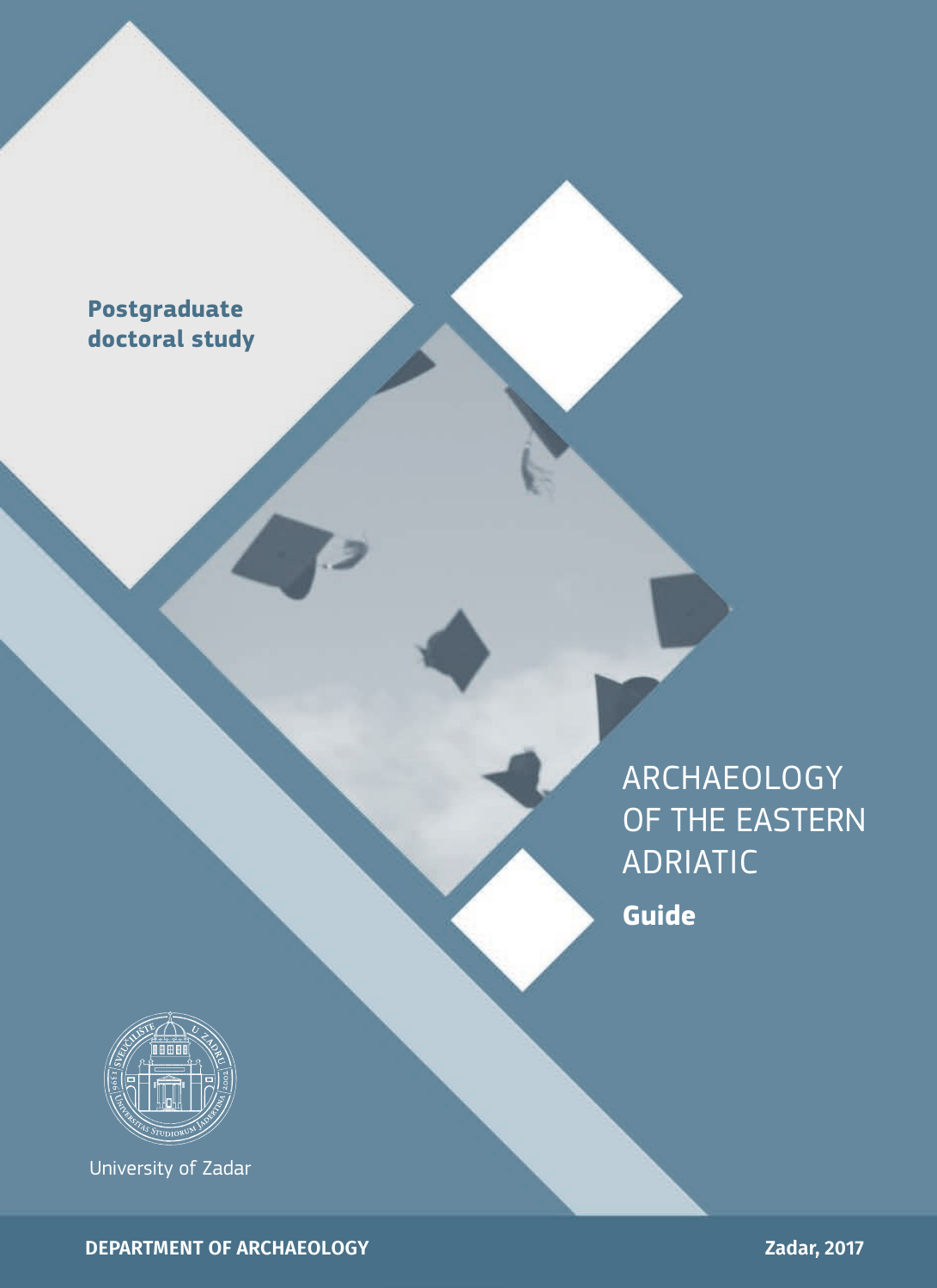#### ARCHAEOLOGY OF THE EASTERN ADRIATIC Postgraduate Doctoral Study Guide

#### Publisher University of Zadar

For the Publisher Dijana Vican, Rector

Graphic design, layout and print Grafikart d.o.o., Zadar

Zadar, 2017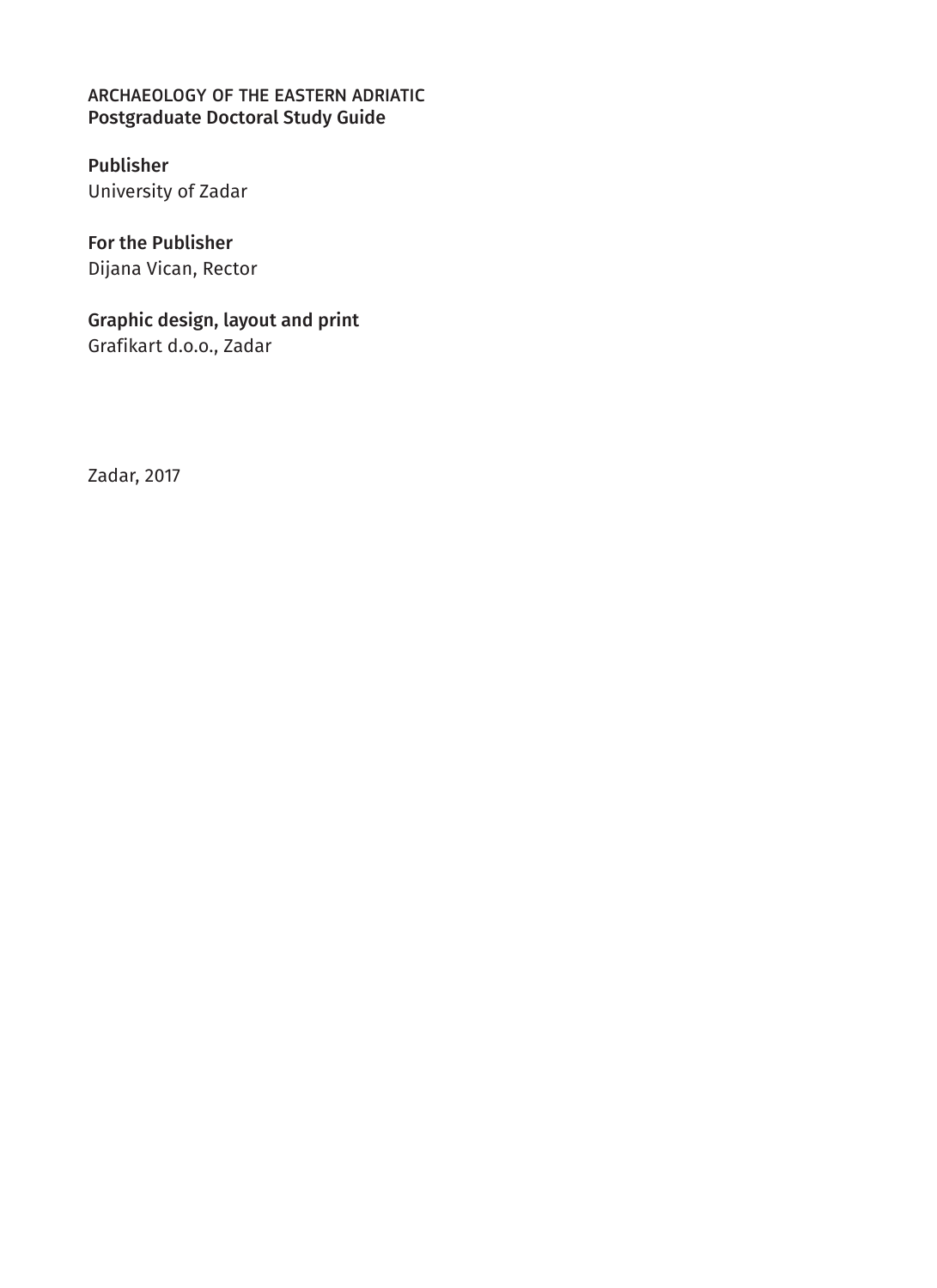# **CONTENT**

| <b>I. INTRODUCTION</b>                                                                                                                     | 5        |
|--------------------------------------------------------------------------------------------------------------------------------------------|----------|
| <b>II. DOCTORAL STUDY STRUCTURE</b>                                                                                                        | 5        |
| <b>III. DOCTORAL STUDY PROGRAM</b>                                                                                                         | 6        |
| <b>IV. ADMISSION CONDITIONS AND CRITERIA</b>                                                                                               | 8        |
| V. IMPLEMENTATION PLAN OF THE DOCTORAL STUDY                                                                                               | 9        |
| <b>VI. TEACHING PROCESS</b><br>RIGHTS AND OBLIGATIONS                                                                                      | 10<br>11 |
| <b>VII. CONDITIONS FOR ADVANCEMENT TO A HIGHER YEAR</b><br>PREREQUISITES FOR SUBMISSION OF THE DISSERTATION<br>AND COMPLETION OF THE STUDY | 11<br>12 |
| <b>VIII. DOCTORAL THESIS</b>                                                                                                               | 12       |
| IX. MANAGEMENT OF THE DOCTORAL STUDY                                                                                                       | 13       |
| X. RECORD AND DOCUMENTS OF A DOCTORAL CANDIDATE                                                                                            | 14       |
| XI. MONITORING QUALITY OF THE DOCTORAL STUDY                                                                                               | 14       |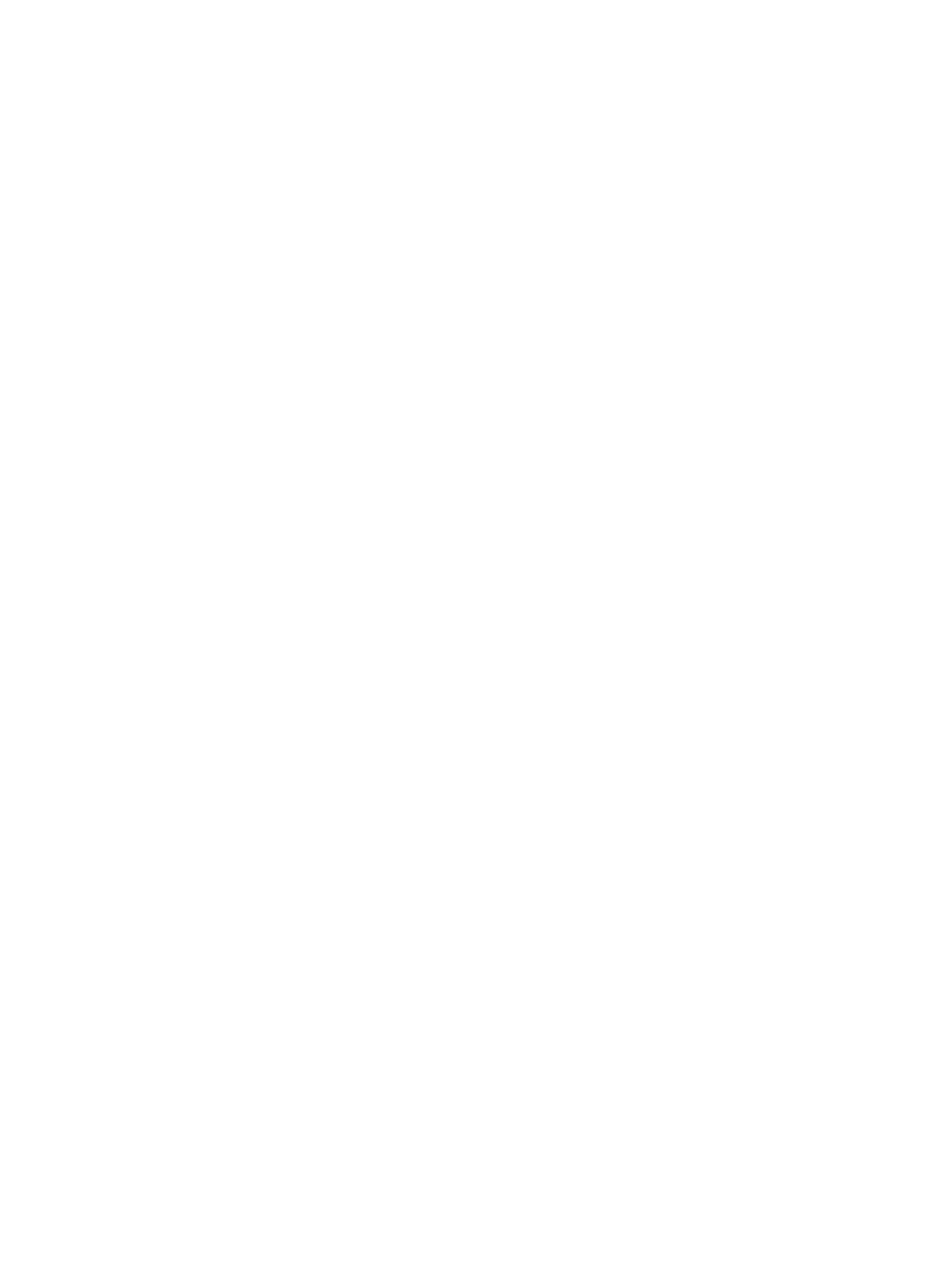Archaeology is an academic discipline with lengthy tradition in Croatia. It yielded a number of important experts in the European context and reached a high level of development reflected in university teaching, field work, research and study work, museological and conservation works and publishing activities. University department in Zadar is one of the hubs of these activities.

In accordance with the Act on Scientific Activity Higher Education postgraduate doctoral study is the final stage of education providing the student with conditions for independent scholarly activity. Scientific doctoral study of archaeology educates students for research and teaching positions at universities, research and teaching positions in the institutes, museums, scientific and university libraries, archives and similar institutions. Specific characteristic of the study is directing scholary attention to the Adriatic region and its relations with other Mediterranean and Central European regions. After completing the study, student who obtained doctoral degree has mastered the methodology of scientific work, he is trained for independent research work and has organizational skills which include field work, project organization, preparing scientific conferences etc.

Guide to postgraduate study contains information on the doctoral study "Archaeology of the Eastern Adriatic". Its aim is to facilitate understanding of the doctoral study and to provide useful information in order to enable easier study planning. Information in the Guide is based mostly on the Program of Postgraduate Study "Archaeology of the Eastern Adriatic" and Ordinance on Doctoral Studies at the University of Zadar which offer detailed information on the study.

#### **II. DOCTORAL STUDY STRUCTURE**

Postgraduate doctoral study programme "Archaeology of the Eastern Adriatic" was launched in 2007 as a continuation of previous postgraduate study programme with the same name. Full title of the study is Postgraduate Doctoral Study "Archaeology of the Eastern Adriatic". It belongs to the area of humanities, field of archaeology and it ends in awarding the academic degree of doctor of humanities in the field of archaeology.

The University of Zadar is the issuing institution, and the Department of Archaeology is education provider. Scholars from other departments of the University of Zadar participate in the teaching process, as well as the ones from the University of Pula and Croatian Academy of Sciences and Arts.

When enrolling the doctoral study the doctoral student can choose between two study variants: full-time study or part-time study. Full-time doctoral students can participate in projects managed by the study teachers. Funding of unemployed students or

**5**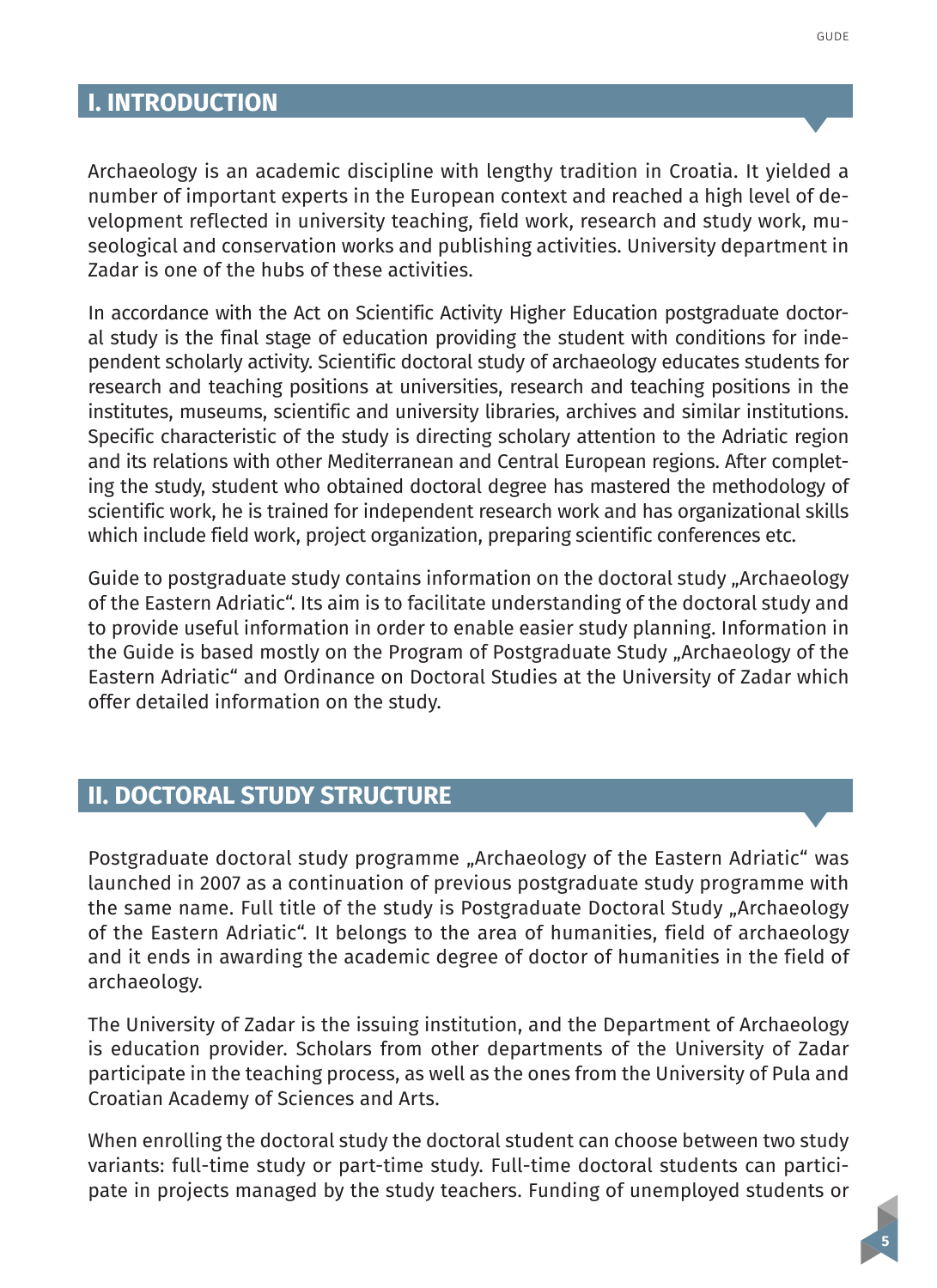the ones employed in other institutions is procured by payments of students or other sources, primarily scholarships. The Council of Postgraduate Study sets the amount of money with which students participate in funding the doctoral study at the beginning of the year of enrollment.

### **III. DOCTORAL STUDY PROGRAM**

Postgraduate doctoral study programme "Archaeology of the Eastern Adriatic" is conducted in line with the adjusted teaching programme adopted by the Senate of the University of Zadar on its 4th session in the academic year 2006/20071

Doctoral study comprises three main branches of archaeology: prehistory, antiquity and Middle Ages. Following study directions are offered: *Prehistoric archaeology, Archaeology of antiquity, Medieval and post-medieval archaeology*.

The study lasts for three academic years (six semesters), that is three calendar years. It consists of lectures and research from the first to fourth semester, and in the fifth and sixth semester it includes research work and mentoring, as well as consultations regarding doctoral thesis.

After the three-year study a candidate finishes the dissertation independently in the following two years. Not more than three years after a student has met all the requirements in the previous three study years, he/she has to submit doctoral thesis to be evaluated. Doctoral study cannot last for more than six years, until the dissertation is submitted in the process of dissertation defense.

The study program is based on scientific research projects of the teachers so that students participate in them through research and study and through field excavations which represent a specific aspect of archaeological work. Experts from museums, institutes for protection of cultural monuments, conservation workshops and archaeological research centers contribute to study process through extracurricular activities, particularly field work conducted at all archaeological sites whose excavations are managed by the teachers.

Current scientific projects, and those that have been active during the previous study programme, funded by the Ministry of Science, Education and Sport of the Republic of Croatia:

<sup>1</sup> Detailed information on the doctoral study can be found on the web site of the Office for Postgraduate Studies (http://www.unizd.hr/Obrazovanje/Uredizastudije/Uredzaposlijediplomskestudije/tabid/118/ language/hr-HR/Default.aspx), as well as the web site of the Department of Archaeology (http://www. unizd.hr/arheologija/Home/tabid/198/Default.aspx).

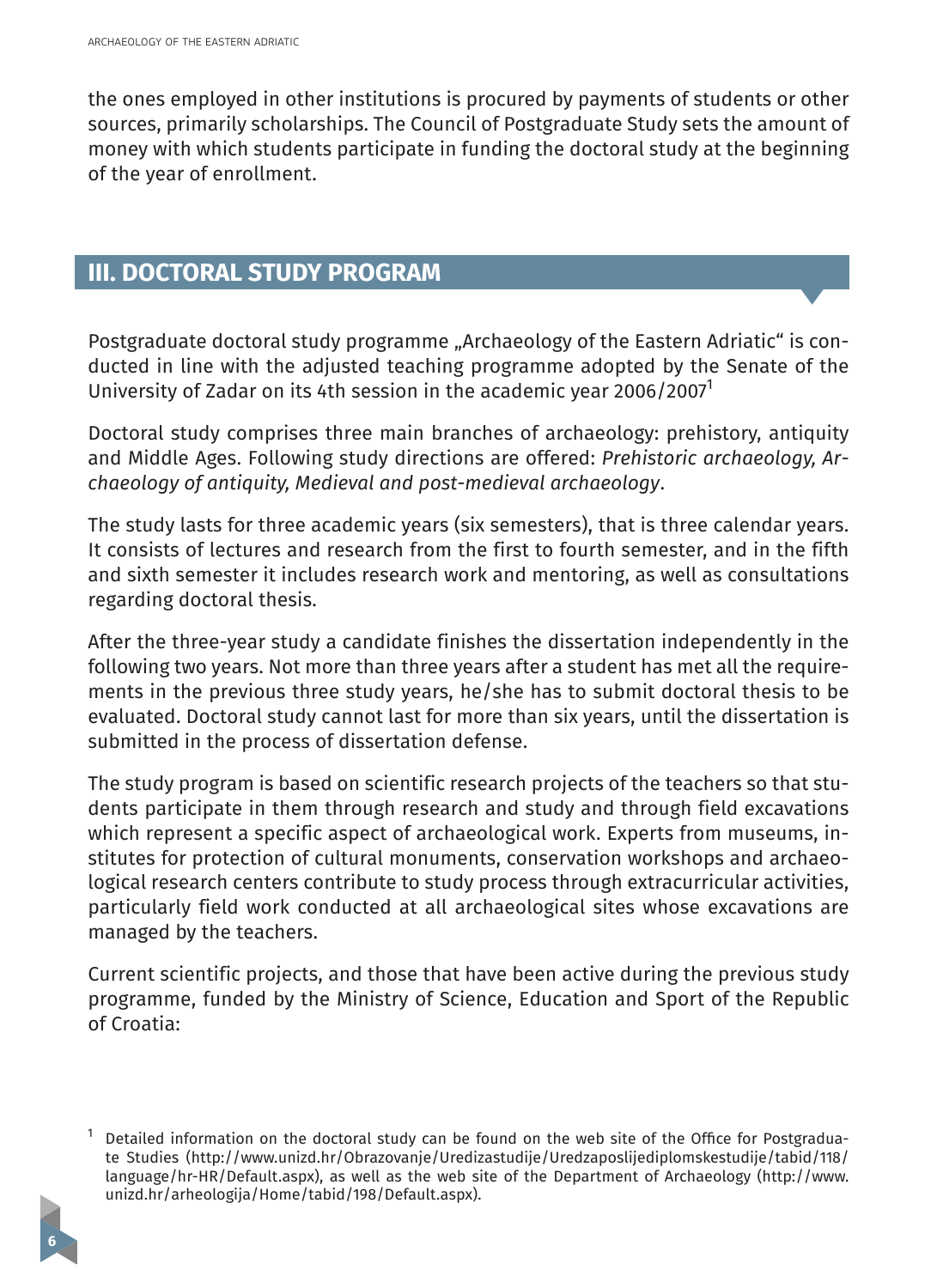- **▶** 269-2690680-0678 Rani prapovijesni periodi na području istočnog Jadrana (*Early prehistoric periods in the eastern Adriatic region*), head: Brunislav Marijanović
- **▶** 269-1970677-0675 Razvoj kulture Hrvata na tlu sjeverne Dalmacije od 7.- 12. st (*Development of the culture of the Croats in northern Dalmatia from the 7th to 12th century*) , head: Janko Belošević
- **▶** 269-2690868-0774 Antički gradovi i naselja u Liburniji (*Cities and settlements in Liburnia in classical antiquity*), head: Miroslav Glavičić
- **▶** 269-2690868-0770 Kult i religija na istočnoj obali Jadrana u rimsko doba (*Cult and religion on the eastern Adriatic coast in the Roman period*), head: Željko Miletić
- **▶** 269-2690868-0919 Istraživanje antičke i kasnoantičke umjetnosti na istočnoj obali Jadrana (*Research of art of classical and late antiquity on the eastern Adriatic coast*), head: Nenad Cambi
- **▶** 269-2690754-0756 Naselja i groblja na istočnom Jadranu u željezno doba, simbolički aspekti, (*Settlements and cemeteries on the eastern Adriatic coast in the Iron Age, symbolical aspects*), head: Sineva Kukoč
- **▶** 0197005 Srednjovjekovno arheološko naslijeđe Hrvatske (5.-16. stoljeće) (*Medieval archaeological heritage of Croatia (5th – 16th century)*), head: Željko Tomičić
- **▶** 101-1970677-0670 Bioarheološka istraživanja srednjovjekovnih populacija Hrvatske (*Bioarchaeological research of medieval populations in Croatia*), head: Mario Šlaus
- **▶** 303-3030822-0932 Naseljenost i gospodarstvo Istre od kraja prapovijesti do Bizanta (*Population and economy of Istria from the end of prehistory to the Byzantine period*), head: Robert Matijašić
- **▶** 269-2690754-0763 Rimskodobne elite u Histriji i Dalmaciji (*Roman-era elites in Histria and Dalmatia*), head: Anamarija Kurilić
- **▶** 269-1970677-0671 Srednjovjekovno arheološko nasljeđe južne Hrvatske od 5. do 17. stoljeća (*Medieval archaeological heritage of southern Croatia from the 5th to 17th century*), head: Ante Uglešić
- **▶** IP- 2013-11-8100 Utjecaj endemskog ratovanja na zdravlje kasnosrednjovjekovnih i ranonovovjekovnih populacija Hrvatske (*Influence of endemic warfare on the health of late medieval and early postmedieval populations in Croatia*), head: Mario Šlaus
- **▶** UIP-2014-09-1545, Tranzicija i tradicija u špilji Vlakno: Model prijelaza paleolitika u mezolitik na području Sjeverne Dalmacije (*Transition and tradition in Vlakno cave: Model of transition from the Palaeolithic to the Mesolithic in the northern Dalmatia region*), head: Dario Vujević

**7**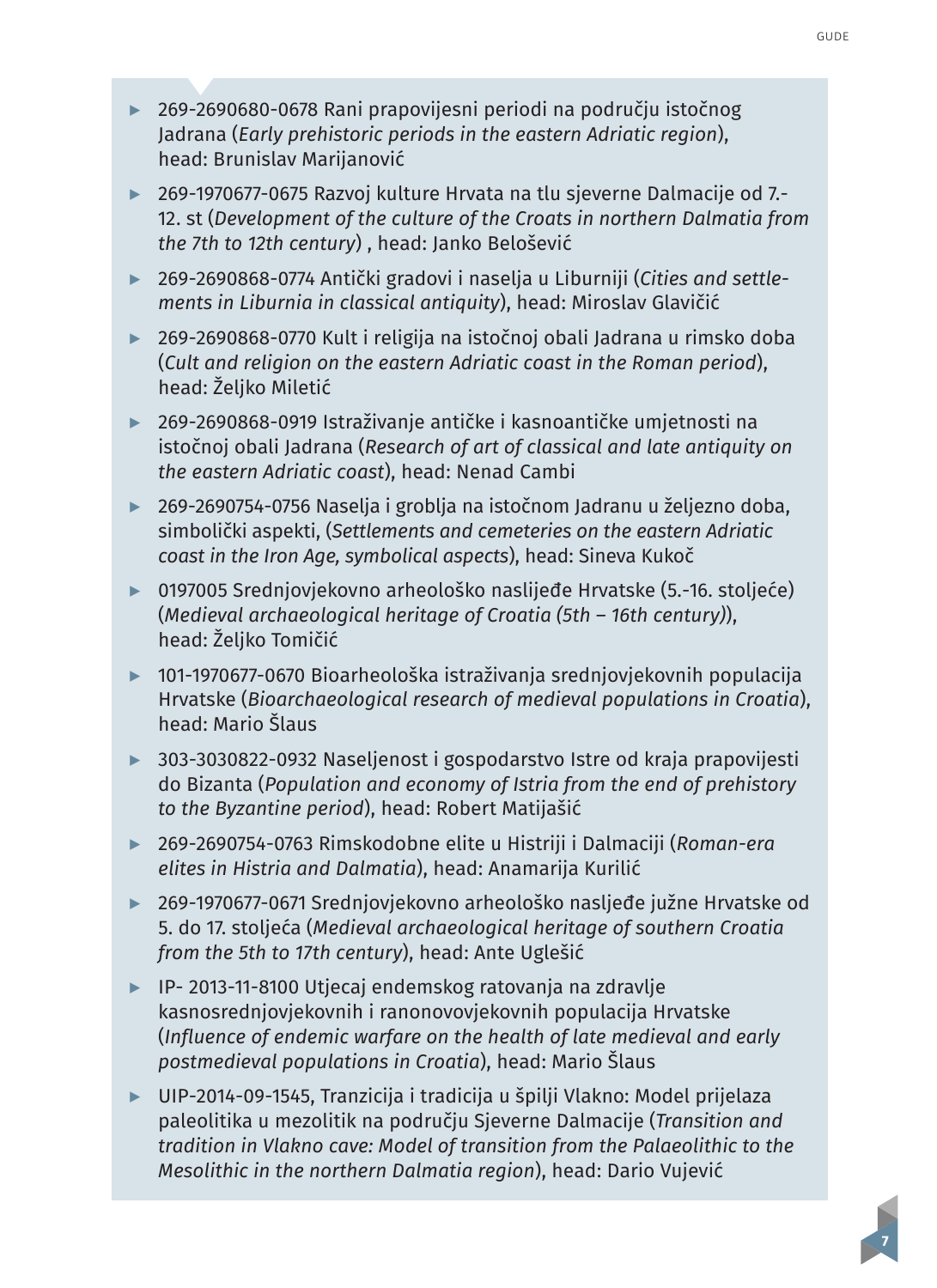**8**

- **▶** IP-2014-09-8211 Arheologija jadranske plovidbe i brodogradnje (*Archaeology of Adriatic seafaring and shipbuilding*), head: Irena Radić Rossi
- **▶** IP-2016-06-5832 Ravni Kotari: urbanizacija i promjene krajolika u sjevernoj Dalmaciji (*Ravni Kotari: urbanization and changes in landscape in northern Dalmatia*), head: Martina Čelhar

### **IV. ADMISSION CONDITIONS AND CRITERIA**

Candidates who have completed the studies of pre-Bologna or Bologna process can enroll in the doctoral study. Admission conditions depend on previously obtained academic degree ("pre-Bologna" graduate study or master's degree program or "Bologna" graduate study).

- a) for persons who have completed the "Bologna" graduate study of archaeology or some related study at the higher education institutions, and obtained the academic degree of Master (*magistar struke*) in the field of archaeology or Master in the field of related professions: anthropology, history, art history, classical philology and other fields; as well as for those who finished corresponding studies and obtained titles at art academies in accordance with the "Bologna" process - admission condition is to finish corresponding graduate study and to obtain academic degree of Master with reference to a specialisation (*magistar struke*) or its equivalent. The candidate has to speak a foreign language (confirmed with a certificate) to enroll in the first semester. Grade point average at the previous study needs to be at least 3,5.
- b) for persons who have graduated at the graduate study of archaeology or some related study at higher education institutions in line with old programs (prior to reform in accordance with the Bologna process), and obtained academic degree of archaeologist or professor of archaeology or anthropologist, historian, art historian, classical philologist (professor of anthropology, history, art history, classical philology) or some related study; as well as for those who completed corresponding studies and obtained titles at art academies in accordance with "pre-Bologna" programs, admission condition is to finish corresponding graduate study and to obtain academic degree of archaeologist (professor), related professions or equivalent degree of art academies. The candidate has to speak a foreign language (confirmed with a certificate) to enroll in the first semester. Grade point average at the previous study needs to be at least 3,5.
- c) for persons who have graduated at the master's degree program of archaeology or some related study at higher education institutions in line with old programs (prior to reform in accordance with the Bologna process), and obtained academic degree of Master of Science (MSc) (*magistar znanosti*) in the field of archaeology or related professions: anthropology, history, art history, classical philology; as well as for those who finished corresponding "pre-Bologna" postgraduate studies and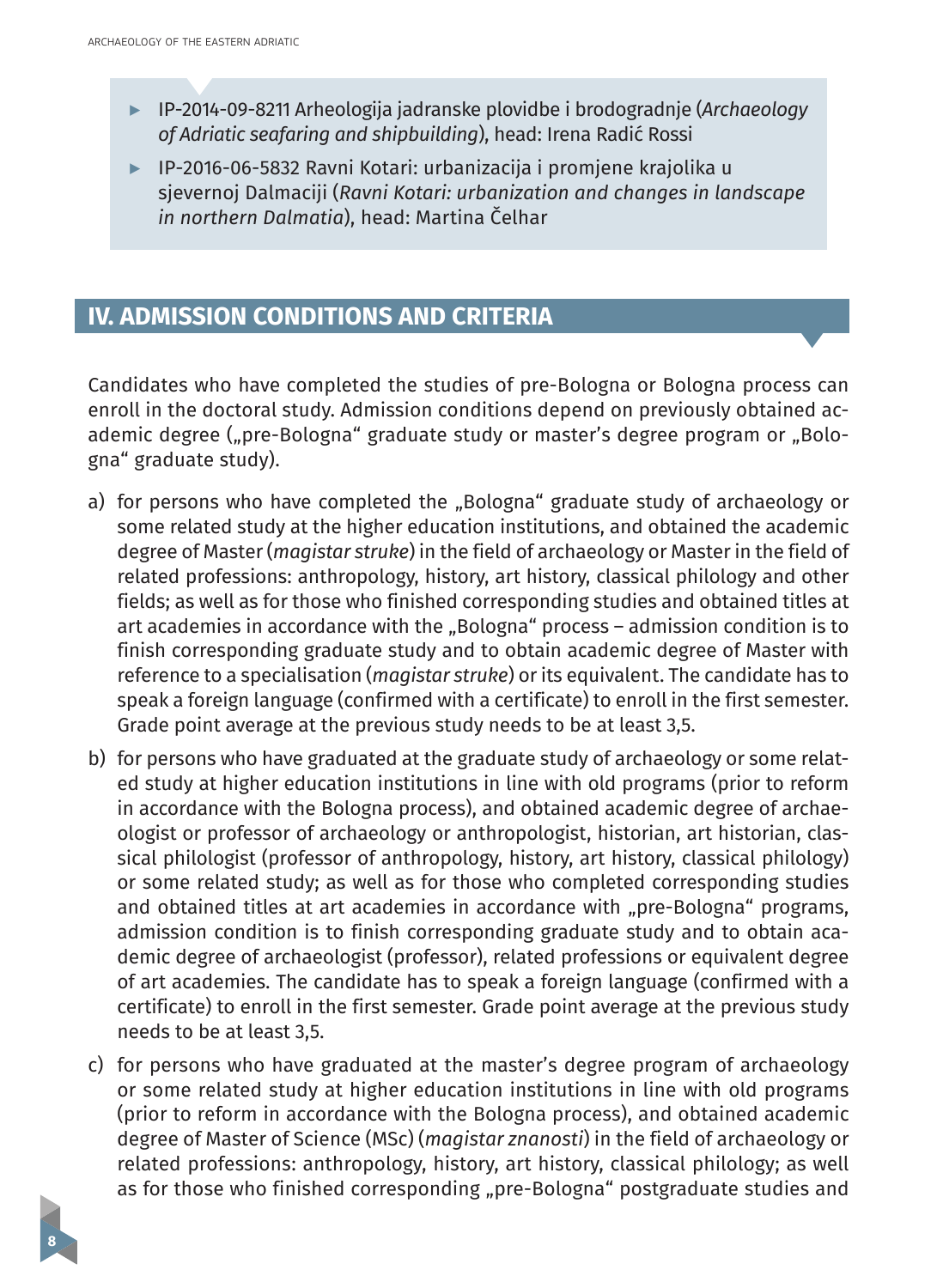obtained titles at art academies, there are no additional requirements except for obtained academic degree for enrollment in the first semester.

d) Exceptionally, individuals who achieved scientific recognition (who have published at least three works in internationally relevant journals related to the program of the study direction of the potential student, have spent at least one semester in a local or foreign university or scientific institution and have actively participated in at least two scientific conferences with international review), as an equivalent for 120 ECTS credits from the list of extracurricular activities of this study, can be allowed by the Council of Postgraduate Studies to enroll in the doctoral study without other requirements, to the third year of the study.

The candidates have to undergo admission procedure regardless of previously obtained academic degree and fulfillment of required conditions. The procedure is performed through a conversation with the head of the study and heads of corresponding study directions, who propose to the Council of the Study if the candidate should be accepted or not. The Council of Postgraduate Studies makes the final selection from the list of candidates for enrollment in the doctoral study full-time or part-time. The candidate chooses one of the three study directions after the enrollment at the beginning of the study.

#### **V. IMPLEMENTATION PLAN OF THE DOCTORAL STUDY**

Students of the doctoral study enroll four elective courses within selected study direction (*Prehistoric archaeology, Archaeology of antiquity, Medieval and postmedieval archaeology*) during each of four semesters. The selection is made in coordination with the head of the study direction. In order to make the selection compatible with the doctoral thesis topic, which has already been proposed by the time of enrollment in the second year of the study, during the third and fourth semester each student must enroll the course held by his mentor as one of these four courses. The student writes a specialist seminar paper related to his/her dissertation during the third semester, and in the fourth semester he has a presentation of this seminar paper. During the fifth and sixth semester the student does not enroll any courses, but he/she works with the mentor and writes a doctoral thesis.

The study is in accordance with the European Credit System ECTS. In each semester the students need to earn at least 30 ECTS credits, 60 credits in each school year. During the three years of the study the student has to earn over 180 credits, of which total of 34 credits is earned through course attendance in the first two years, as well as through writing and presenting seminar paper, and 86 credits are earned through various extracurricular activities, primarily research work. There are no examinations in the study program. During the third year 60 credits are earned through dissertation writing. List of courses and activities with attributed credits can be found in the Program of Postgraduate Study.

**9**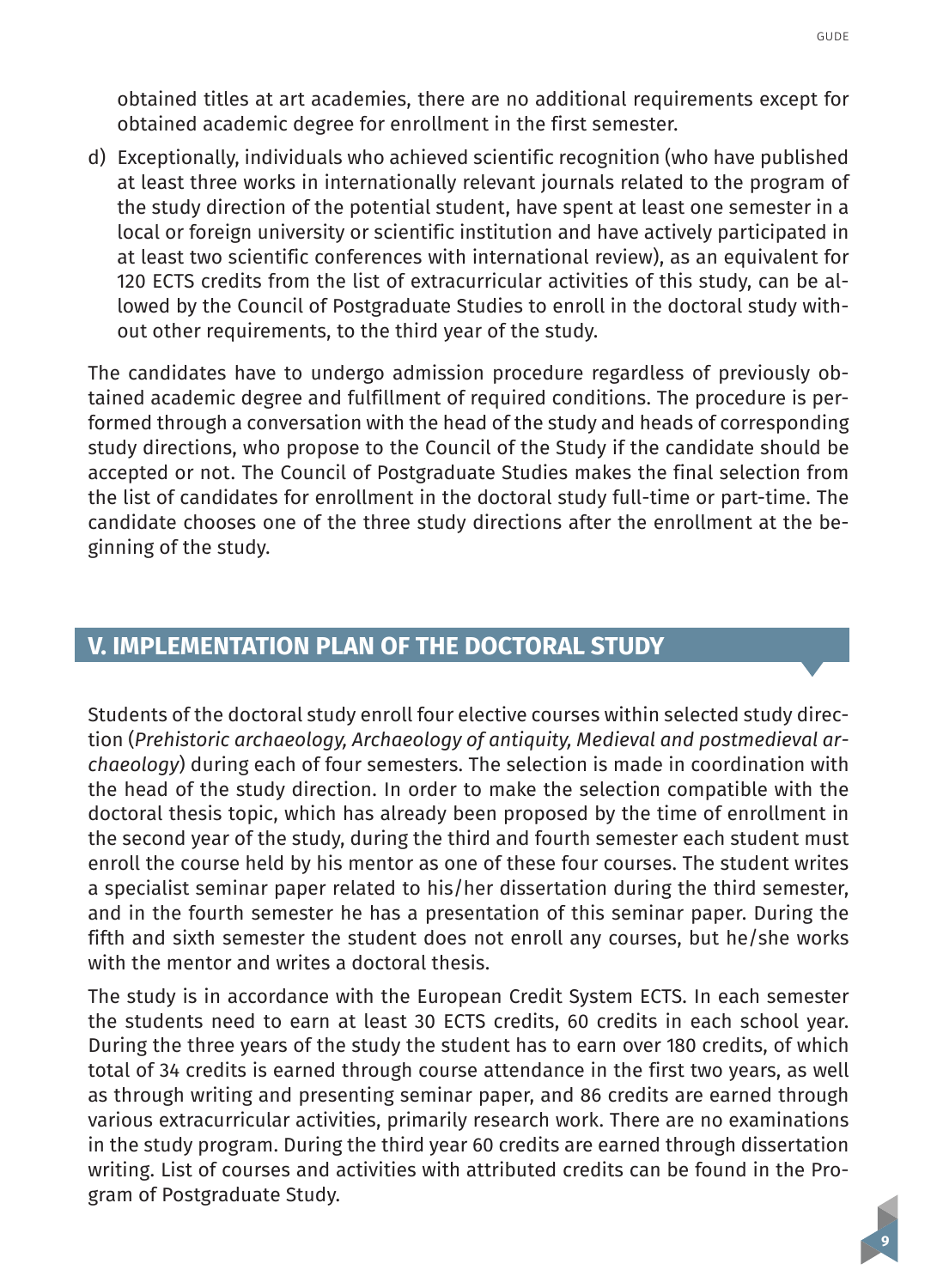#### **VI. TEACHING PROCESS**

The teaching starts at the beginning of the academic year, and it is structured and performed in semesters. It is performed on the basis of the Program of Postgraduate Study through lectures, consultations and other forms of teaching defined in the Program. Teaching program is created for every student from the available elective courses, and certain courses and lectures within the teaching program are articulated so that they finally result in directing towards the requirements of the doctoral thesis and understanding the methodology of scientific work. The emphasis in the lectures is on archaeological material from south European regions in context of other historical and culturological events in the Mediterranean.

Teaching in any form must not exceed 30 % of the total workload anticipated in the Study Program. Teaching is performed in Croatian language, but foreign language can also be used if needed. The student is obliged to attend all forms of teaching.

Teaching process can be performed in the classroom for the postgraduate studies in the University rectorate or in the premises of the Department of Archaeology. The University of Zadar has central library and reference library of the Department of Archaeology and they are open to students. Consultations are held in the teachers' offices, and some activities may possibly be held in the museum collections. Field segment of the study will be performed at the sites where the professors of the doctoral study have been working for years within their scientific projects. Students can participate in archaeological research led by other eminent scholars with the Council's approval.

Student workload is evident from the course of lectures of the Program of Postgraduate Study "Archaeology of the Eastern Adriatic", and it is related to students' selection of certain elective courses. The courses change within a certain subject so that diverse topics are covered with an aim of making the attendants well-informed and knowledgable about the latest scientific research with regard to dissertation topics. Teaching is performed throughout the entire semester, mostly as individual work through consultations. Because of part-time students there will also be condensed teaching, within a week during each semester.

Extracurricular activities are dominant in the grading system of the doctoral study (they make about 70% ECTS credits earned in the first two years) as the research is a basis for writing a quality dissertation, and at the same time they encourage student's independence and cohesion with the scholarly community. Through such practice students acquire skills which can be helpful in their subsequent scholarly work. Activities which will be encouraged and which are evaluated in accordance with the Program are: leadership or participation in a scientific project, practical work in a scientific institution, archaeological field research, publishing works in professional and scientific journals, participation in higher education teaching, specialization in foreign languages, help in organization of scientific conferences and archaeological exhibitions, and other similar activities.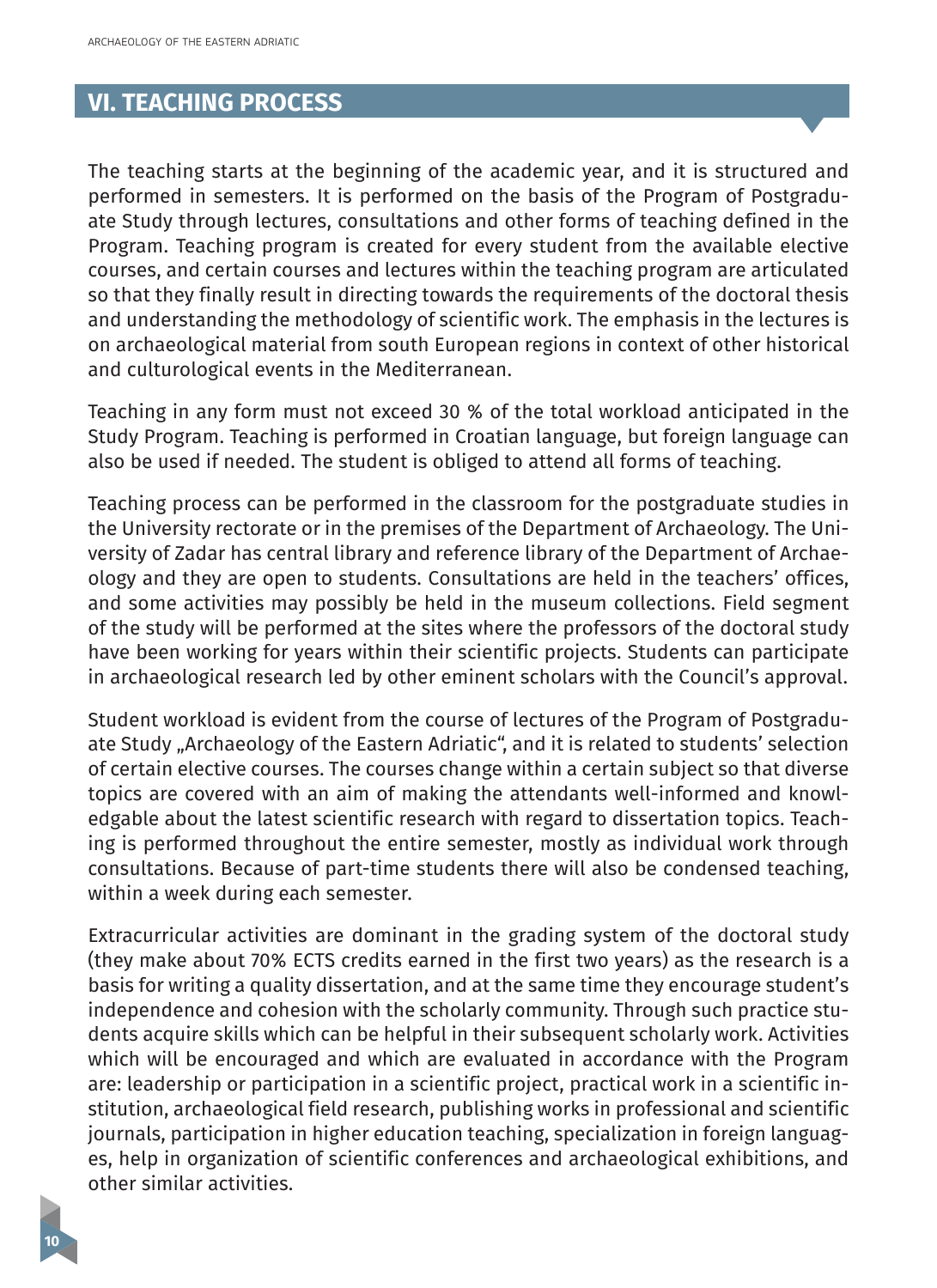#### <span id="page-10-0"></span>**RIGHTS AND OBLIGATIONS**

During the doctoral study students have certain rights and obligations. Student rights refer to allocation of mentor and co-mentor, participation in professional and scientific work, right to express opinion on the quality of study performance through polls conducted regularly by the Office for Postgraduate Studies as well as the right to complain in case of violation of rights granted by general acts of the University of Zadar.

Obligations of the doctoral candidate imply regular consultations with mentor, fulfilling all tasks in accordance with the study program prior to submitting doctoral thesis to evaluation procedure, and publishing at least one scientific paper with a review, related thematically to the doctoral research, prior to dissertation defense.

Mentor is obliged to lead the doctoral candidate during his work on doctoral thesis, monitor the quality of the doctorand's work, incite publishing of his works and enable participation in scientific conferences and scientific projects. Mentor advises student regarding relevant literature and application of corresponding scientific and research methods associated with the scientific field of research and helps the student in selection and precise definition of the research field. If there are several mentors or student was assigned co-mentors, each of them accepts responsibility for a segment of research or procedure of working on the doctoral thesis which was set in advance.

#### **VII. CONDITIONS FOR ADVANCEMENT TO A HIGHER YEAR**

Evaluation of the progress of doctorands and possibility of their progression at the study are closely related to the teaching process and fulfillment of the basic precondition of minumum of 30 ECTS credits per semester. Possible deficit can be compensated only within the same study year, except in special cases.

- **▶** During the first year of the study (first and second semesters) basic condition is obtained less through teaching (8 ECTS credits), and more through extracurricular activities (min. 22 ECTS credits) whose credit value depends on decisions of the Study Council and head of the study direction. In the first semester the candidate chooses a mentor, with whom he proposes the topic (title) of the dissertation in the second semester.
- **▶** The candidate needs to submit confirmation of foreign language proficiency in order to enroll in the third semester. In addition to teaching (8 ECTS credits) and extracurricular activities which need to be at least 21 ECTS credits, a doctorand earns 1 ECTS credit by writing specialist seminar paper from the subject held by mentor. During the third semester the doctorand is obliged to write synopsis of the thesis and present it in public when the final title of the thesis is chosen and the dissertation mentor is proposed.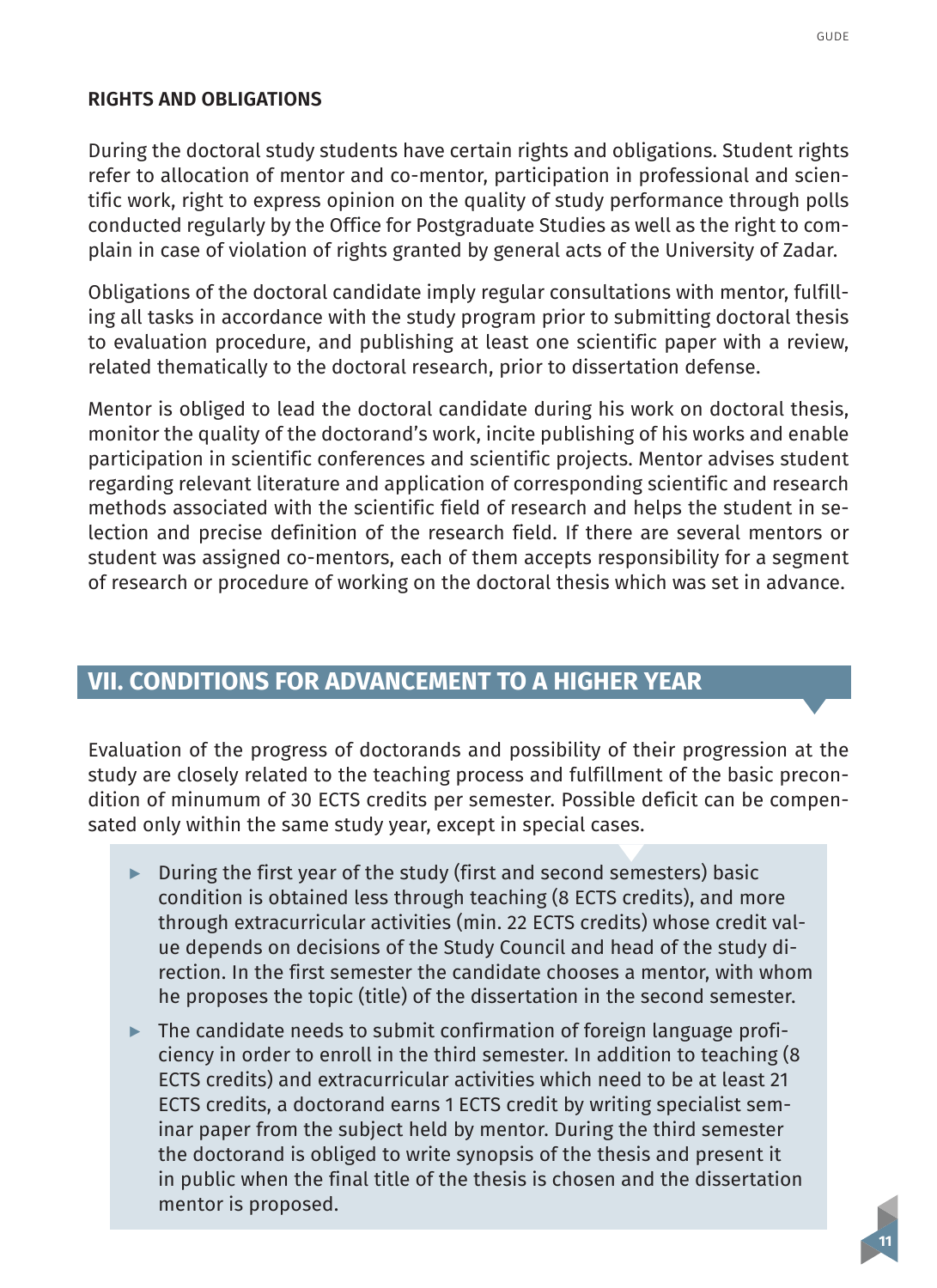- <span id="page-11-0"></span>**▶** Obligations during the fourth semester refer to teaching (8 ECTS credits), extracurricular activities (min. 21 ECTS credit), and presentation of specialistic paper written in the previous semester (1 ECTS credit).
- **▶** By the time of enrollment in the third year all the abovementioned must be confirmed by the University and Study authorities. In the third year (fifth and sixth semester) doctorand earns 30 ECTS credits exclusively by working on the dissertation and through consultations with mentor whose written confirmation is the only guarantee of the successful development of the doctorand, but which can also be disputed by a written report.

#### **PREREQUISITES FOR SUBMISSION OF THE DISSERTATION AND COMPLETION OF THE STUDY**

The candidate has ended the three-year study:

- **▶** if he/she managed to earn 180 ECTS-credits
- **▶** fulfilled all the requirements
- **▶** if the University bodies accepted the topic, title and synopsis of the dissertation

Not more than two years after the end of the doctoral study the candidate is obliged to submit written thesis for evaluation procedure.

Details on the progress at certain stages of the study as well as the reasons of withholding student rights are defined in the Regulations and Program of the Study, and for all other exceptional situations candidates can address the Study Council with a plea.

#### **VIII. DOCTORAL THESIS**

**12**

Doctoral thesis is an independent and original scientific work which can be a subject of public scientific evaluation. Its purpose is to show that the student has mastered modern scientific methods, and that he/she is qualified to perform independent scientific-research work. The thesis is usually written in Croatian, but it can also be written in one of the world languages under special circumstances at candidate's demand and with the approval of the Council of Postgraduate Study. Preparation and format standards of the doctoral theses are prescribed in the *Regulations on Preparation and Format Standards on Doctoral and Specialistic Theses of the University of Zadar* (further on *Regulations*).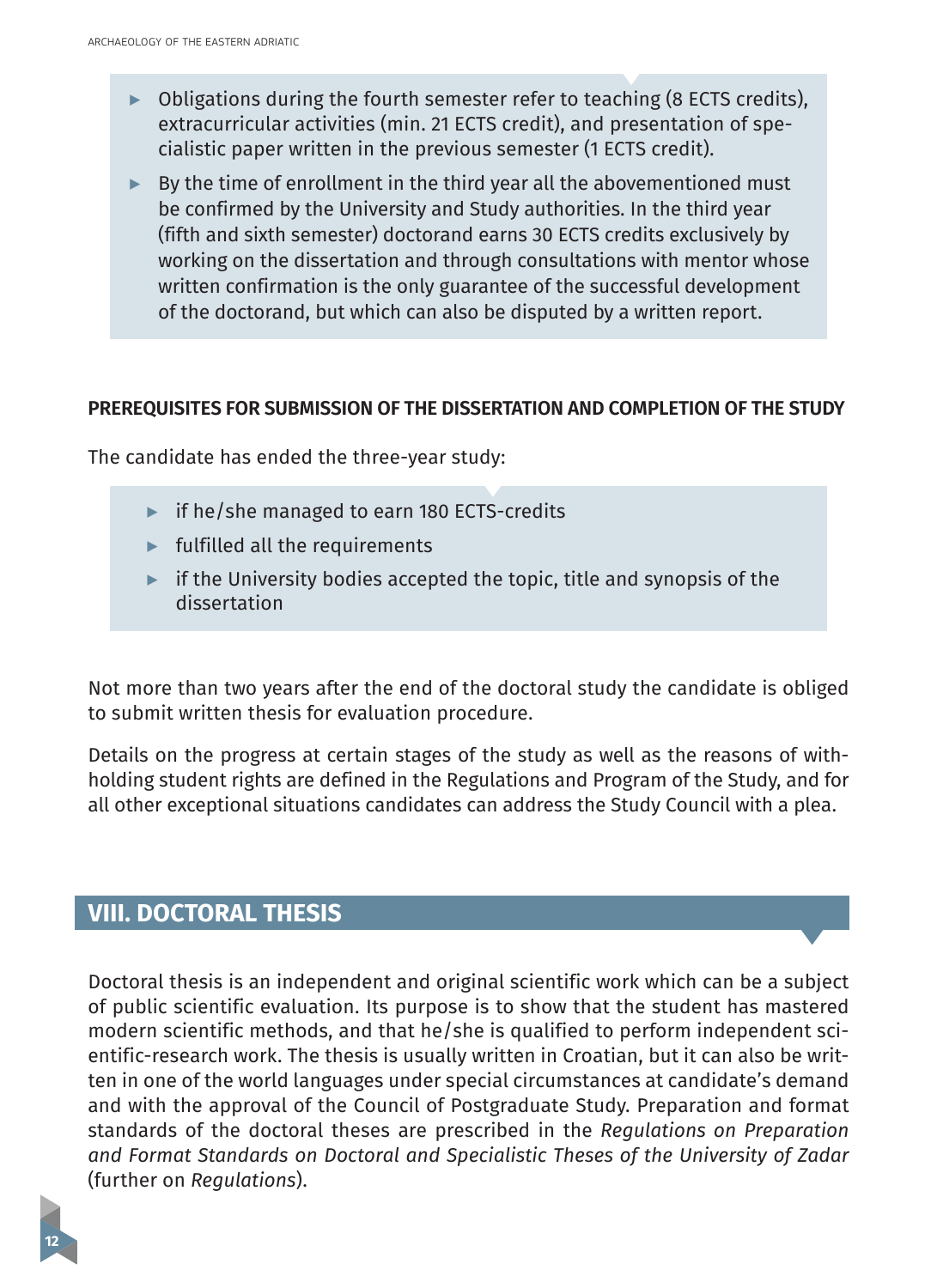<span id="page-12-0"></span>The procedure of the doctoral topic application starts as early as the first year of the study when the candidate proposes the dissertation topic and arranges work and research conditions with the mentor. The application is submitted on a form prescribed by the *Regulations*, and the topic has to be approved by the Senate during the fourth semester at the latest. The topic is defended by the end of the second semester at the latest in organization of the Council of Postgraduate Study. After the topic and synopsis have been approved, the doctoral candidate can start working on the doctoral thesis.

Doctoral thesis has to be submitted 24 months after the end of the last, sixth semester at the latest, and only exceptionally this deadline can be extended for maximum of 12 months. Prior to the beginning of the evaluation procedure the Office for Postgraduate Studies verifies and confirms in written form fulfillment of all the requirements by the candidate. Request for evaluation of doctoral thesis is submitted by the candidate on a form prescribed by the *Regulations*, and the Committee for Doctoral Thesis Evaluation is obliged to submit separate written reports with evaluation of doctoral thesis within three months from its appointment.

Doctoral thesis defense is public, and the procedure of defense is set by protocole and the *Regulations*. The candidate obtains the academic degree of Doctor of Science after finishing defense procedure and obtaining a positive grade.

### **IX. MANAGEMENT OF THE DOCTORAL STUDY**

Competent authorities of the Postgraduate Study are the Council of Postgraduate Study "Archaeology of the Eastern Adriatic" (further on: Postgraduate Study Council), the Council of Postgraduate Studies of the University of Zadar and the Senate of the University of Zadar.

The Council of Postgraduate Study is in charge of:

- **▶** defining admission conditions for the postgraduate study in accordance with the existing Regulations and Program of Postgraduate Study;
- **▶** inclusion of attendants to postgraduate study, approval of their advancement through the study and approval of continuation of interrupted study;
- **▶** confirming mentor, proposing professional committee for evaluation and defense of the dissertation topic and professional committee for evaluation and defense of the dissertation.